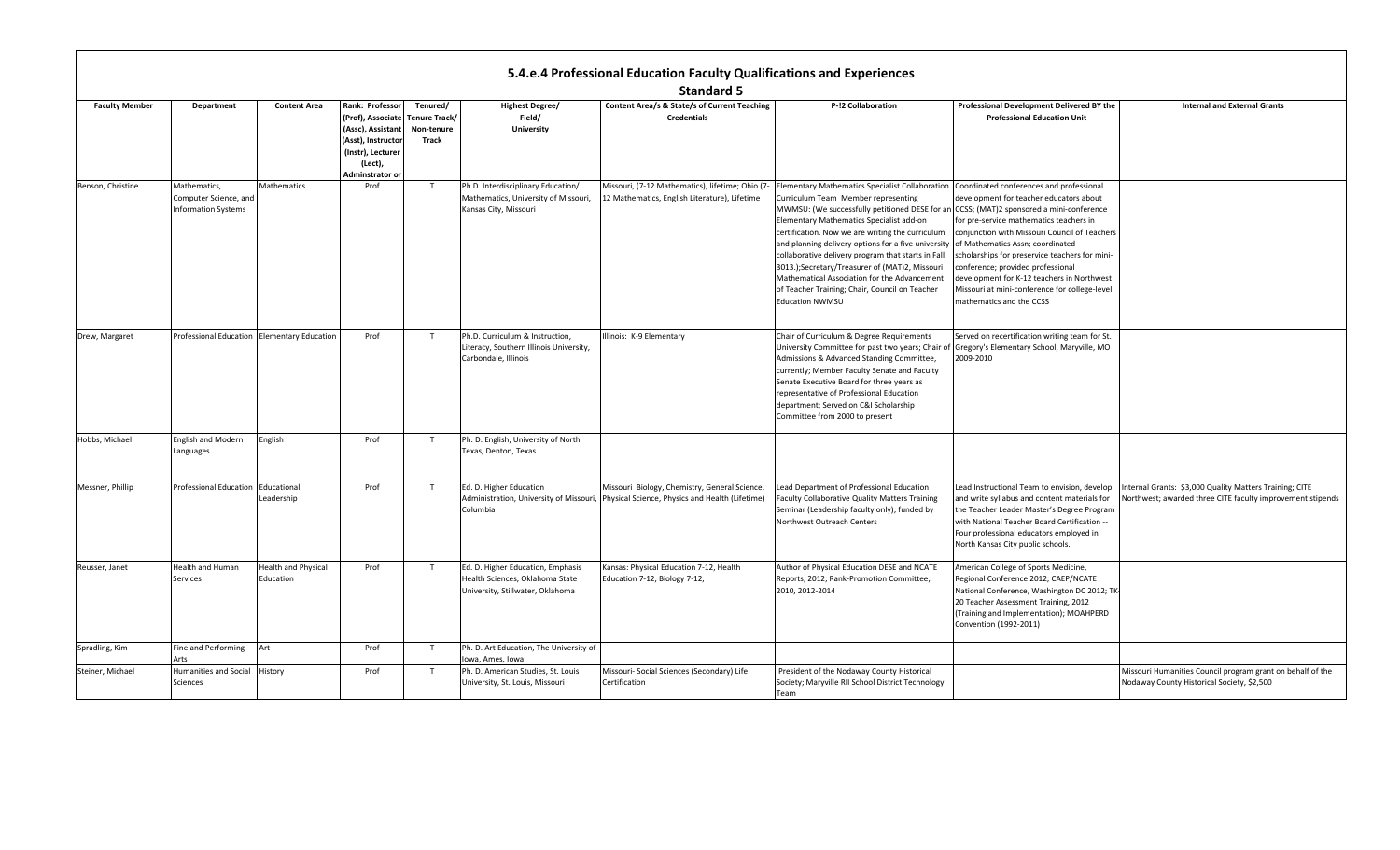| <b>Faculty Member</b> | Department                                          | <b>Content Area</b>                    | Rank: Professor<br>(Prof), Associate<br>(Assc), Assistant<br>(Asst), Instructor<br>(Instr), Lecturer | Tenured/<br>Tenure Track/<br>Non-tenure<br>Track | <b>Highest Degree/</b><br>Field/<br><b>University</b>                                                                                   | Content Area/s & State/s of Current Teaching<br><b>Credentials</b>                                                                                                                                                                                                                                                                                             | P-!2 Collaboration                                                                                                                                                                                                                                                                                                                                                                                                                                                                                               | Professional Development Delivered BY the<br><b>Professional Education Unit</b>                                                                                                                                                                                                                                                                                                                                                                                                                | <b>Internal and External Grants</b>                                                                                                                                                                                                               |
|-----------------------|-----------------------------------------------------|----------------------------------------|------------------------------------------------------------------------------------------------------|--------------------------------------------------|-----------------------------------------------------------------------------------------------------------------------------------------|----------------------------------------------------------------------------------------------------------------------------------------------------------------------------------------------------------------------------------------------------------------------------------------------------------------------------------------------------------------|------------------------------------------------------------------------------------------------------------------------------------------------------------------------------------------------------------------------------------------------------------------------------------------------------------------------------------------------------------------------------------------------------------------------------------------------------------------------------------------------------------------|------------------------------------------------------------------------------------------------------------------------------------------------------------------------------------------------------------------------------------------------------------------------------------------------------------------------------------------------------------------------------------------------------------------------------------------------------------------------------------------------|---------------------------------------------------------------------------------------------------------------------------------------------------------------------------------------------------------------------------------------------------|
| Zeliff, Nancy         | Mathematics,                                        | Computer Science and                   | (Lect),<br>Adminstrator or<br>Prof                                                                   | T                                                |                                                                                                                                         | Ph.D. Business Education, University of Missouri Career Education Business Education                                                                                                                                                                                                                                                                           | Campus liaison for District 1 Future Business                                                                                                                                                                                                                                                                                                                                                                                                                                                                    | Critten, K., James, J., and Zeliff, N. (2012,                                                                                                                                                                                                                                                                                                                                                                                                                                                  | 2012-2013, DESE, Two-Year Business Technology Program                                                                                                                                                                                             |
|                       | Computer Science, and<br><b>Information Systems</b> | <b>Information Systems</b>             |                                                                                                      |                                                  | Missouri, Columbia, Missouri                                                                                                            | Certificate (7-12) Lifetime; Missouri Business<br>Education with Shorthand (7-12) Lifetime;<br>Missouri Economics (7-12) Lifetime; IC3<br>Certification, December 2003 (computer literacy<br>certificate); Microsoft Office Specialist Master,<br>Microsoft User Specialist certification, July 1999;<br>Certified Professional Secretary CPS November<br>1980 | Leaders of America Conference, 26 years -<br>connect with over 30 school districts and their<br>business education teachers (700+ high school<br>students); Campus liaison for North District<br>Business Contest, 24 years - connect with ten<br>area high schools and their business teachers.<br>(100 high school students); Currently working<br>with three other state institutions on<br>collaboratively offering three professional<br>business education classes in a statewide<br>collaborative effort. | March). Jazz up your Classrooms with iPads.<br>Northwest Missouri Business Education<br>Association, Maryville, MO; Zeliff, N. (2011,<br>June). iPads and Digital Pens. Presented in 61-equipment grant - \$19,230<br>610, Educational Leadership Department,<br>Northwest Missouri State University,<br>Maryville, MO; Zeliff, N. (2011, July). iPads<br>and Digital Pens. Presented in 61-610,<br>Educational Leadership Department,<br>Northwest Missouri State University, Liberty,<br>MO. | equipment grant - \$9,213; 2011-2012, DESE, Two-Year<br>Business Technology Program equipment grant - \$30,451;<br>2010-2011, DESE, Two-Year Business Technology Program                                                                          |
| Alexander, Kristina   | Professional Education                              | Educational<br>Leadership              | Assc                                                                                                 | T                                                | Ed.D. Educational Leadership/Policy<br>Analysis, University of Missouri,<br>Columbia, Missouri                                          | Expired Certificates: Missouri: Administration II-<br>Superintendent K-12; Administration II- Principal<br>5-9; Administration II Principal K-8; PC II-<br>Elementary Education 1-9; PC II- Mathematics 4- collaboration with K-12 school districts<br>9 (certifications are expired)                                                                          | Department of Professional Education liaison fo<br>NW Administrators Association; Lead KIDS<br>Advisor; Lead recruiter for off-campus cohort                                                                                                                                                                                                                                                                                                                                                                     | Ins and outs of school law workshop - Liberty<br>Public School District; The teacher and the law<br>inservice given to student teachers at<br>NWMSU                                                                                                                                                                                                                                                                                                                                            | CITE Fellowship Grant for Technology: \$1800.                                                                                                                                                                                                     |
| Butler, Loren         | <b>Health and Human</b><br>ervices                  | <b>Health and Physical</b><br>ducation | Assc                                                                                                 | $\mathsf{T}$                                     | Ph. D. Kinesiology, University of                                                                                                       | Arkansas: Physical Education                                                                                                                                                                                                                                                                                                                                   |                                                                                                                                                                                                                                                                                                                                                                                                                                                                                                                  |                                                                                                                                                                                                                                                                                                                                                                                                                                                                                                |                                                                                                                                                                                                                                                   |
| Crossland, Barbara    | Professional Education                              | <b>Elementary Education</b>            | Assc                                                                                                 | $\mathsf{T}$                                     | Arkansas, Fayetteville, Arkansas<br>Ed. D. Educational Leadership and<br>Policy Analysis, University of Missouri,<br>Columbia, Missouri | Missouri Elementary (Lifetime); Expired<br>certification: Missouri Advanced<br>Administration - Elementary                                                                                                                                                                                                                                                     | University Academic Appeals Committee;<br>Elementary Education Coordinator - Dept of<br>Professional Education; Sponsor - diversity trips<br>to Operation Breakthrough, Kansas City, MO                                                                                                                                                                                                                                                                                                                          |                                                                                                                                                                                                                                                                                                                                                                                                                                                                                                |                                                                                                                                                                                                                                                   |
| Edmonds, Carole       | Professional Education                              | Educational<br>Leadership              | Assc                                                                                                 | T                                                | Ed.D. Educational Leadership and<br>Columbia, Missouri                                                                                  | Missouri: Elementary Administration (K-8;<br>Policy Analysis, University of Missouri, Lifetime); Elementary Education (K-; Lifetime)                                                                                                                                                                                                                           | City of Maryville Library Board of Directors - 2010-<br>Present (treasurer); MO Leadership Academy<br>Facilitator-2003-Present                                                                                                                                                                                                                                                                                                                                                                                   |                                                                                                                                                                                                                                                                                                                                                                                                                                                                                                |                                                                                                                                                                                                                                                   |
| Foley, Nancy          | Professional Education                              | <b>Special Education</b>               | Assc                                                                                                 | T                                                | Missouri, Columbia, Missouri                                                                                                            | Ph. D. Special Education, University of Missouri English 7-12 (Lifetime); Missouri<br>Mild/Moderate: SPED; (expires 2013); Kansas<br>Special Education, Learning Disabilities, English<br>(7-12, expired); Wisconsin English (7-12,<br>expired)                                                                                                                | Board of Directors: Community Employment<br>Opportunities for Young Adults with Disabilities;<br>non-profit being developed; Director: Nodaway<br>County Education/Recreations for Adults with<br><b>Disabilities</b>                                                                                                                                                                                                                                                                                            |                                                                                                                                                                                                                                                                                                                                                                                                                                                                                                | ITLC Grant, 2012-13: To fund transportation for course related<br>clinical experiences (5 trips funded) AMT. \$1405.00; ITLC Grant,<br>2011-12: To fund transportation for course related clinical<br>experiences (5 trips funded) AMT. \$1150.00 |
| Freeman, Virgil       | Professional Education Educational                  | Leadership                             | Assc                                                                                                 | T                                                | Ed. D. Educational Leadership and<br>Policy Analysis, University of Arkansas,<br>Fayetteville, Arkansas                                 | Missouri- Secondary Administration (7-12; Life);<br>Superintendency (K-1; Life); Physical Education<br>(K-12; Life)                                                                                                                                                                                                                                            | President of Missouri Professors of Educational<br>Administration 2012-13. Vice-President of<br>Missouri Professors of Educational Administratio<br>2011-12. Director of Missouri Professors of<br>Educational Administration 2007-2011.                                                                                                                                                                                                                                                                         | 20010-13 Peer review Board for Domain<br><b>Editors for CONNEXIONS for National Council</b><br>of Professors of Educational Administration;<br>Sponsor SMSTA for 2006-13 for education<br>students. Present to Tarkio School district on<br>how to work with student teachers 2012.                                                                                                                                                                                                            | Sponsor SMSTA for 2006-13 for education students. Present to<br>Tarkio School district on how to work with student teachers<br>2012.                                                                                                              |
| Fridell, Max          | Professional Education Educational                  | Leadership                             | Assc                                                                                                 | T                                                | Ph. D. Educational Leadership, The                                                                                                      | Kansas- P-12 Building Administration, District<br>University of Kansas, Lawrence, Kansas Administration; Secondary Language Arts                                                                                                                                                                                                                               | Missouri Association of Faculty Senates, Executive Fridell, M. (2012, August). Using the Color<br>Board, Elected Member-at-Large 2010-current;<br>National Association for Multicultural<br>Education/Missouri, Elected Member-at-Large,<br>Executive Committee, 2008-2009, 2009-2010;<br>National Social Science Association, Member,<br>Board of Director, 2013-current                                                                                                                                        | Personality Profile to enhance differentiated<br>instruction. Presented at Woodlawn<br>Elementary School, Lawrence , KS. (Workshop<br>as part of their Back-to-School Professional<br>Development)                                                                                                                                                                                                                                                                                             |                                                                                                                                                                                                                                                   |
| Hendrix, Rebecca      | <b>Behavioral Sciences</b>                          | Psychology                             | Assc                                                                                                 | T                                                | Ph. D. University of Nebraska, Lincoln,<br>Nebraska                                                                                     |                                                                                                                                                                                                                                                                                                                                                                | State-wide Board on Missouri Undergraduate<br>Psychology Conference                                                                                                                                                                                                                                                                                                                                                                                                                                              |                                                                                                                                                                                                                                                                                                                                                                                                                                                                                                | Hendrix, R., Francis, A., Wessell, R., & Edwards, C. (2011). Skills<br>learned from engagement in undergraduate research.<br>Northwest Missouri State University Faculty Research Grant.<br>\$175                                                 |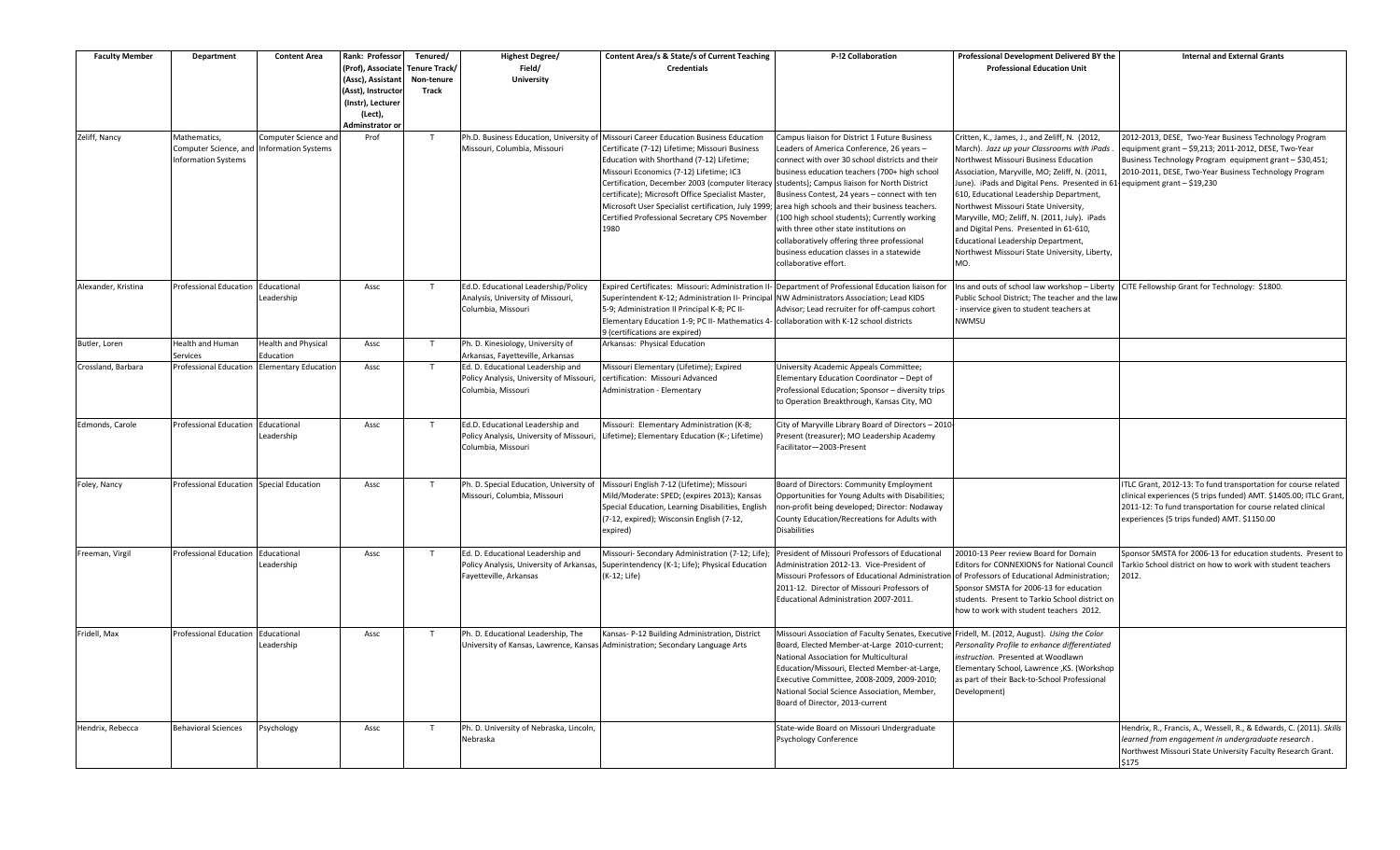| <b>Faculty Member</b> | Department                                                          | <b>Content Area</b>                             | Rank: Professor<br>(Prof), Associate<br>(Assc), Assistant<br>(Asst), Instructor<br>(Instr), Lecturer<br>(Lect),<br>Adminstrator or | Tenured/<br>Tenure Track/<br>Non-tenure<br><b>Track</b> | <b>Highest Degree/</b><br>Field/<br><b>University</b>                                                            | Content Area/s & State/s of Current Teaching<br><b>Credentials</b>                                                                                                                                                                                                                                                                                                                      | P-!2 Collaboration                                                                                                                                                                                                                                                                                                                          | Professional Development Delivered BY the<br><b>Professional Education Unit</b>                                                                                                                                                                                                                                                                                                                                                                                                           | <b>Internal and External Grants</b>                                                                                                                                                                                                                                                                                                                                                                                                                                                                                                                                                                                         |
|-----------------------|---------------------------------------------------------------------|-------------------------------------------------|------------------------------------------------------------------------------------------------------------------------------------|---------------------------------------------------------|------------------------------------------------------------------------------------------------------------------|-----------------------------------------------------------------------------------------------------------------------------------------------------------------------------------------------------------------------------------------------------------------------------------------------------------------------------------------------------------------------------------------|---------------------------------------------------------------------------------------------------------------------------------------------------------------------------------------------------------------------------------------------------------------------------------------------------------------------------------------------|-------------------------------------------------------------------------------------------------------------------------------------------------------------------------------------------------------------------------------------------------------------------------------------------------------------------------------------------------------------------------------------------------------------------------------------------------------------------------------------------|-----------------------------------------------------------------------------------------------------------------------------------------------------------------------------------------------------------------------------------------------------------------------------------------------------------------------------------------------------------------------------------------------------------------------------------------------------------------------------------------------------------------------------------------------------------------------------------------------------------------------------|
| Kreizinger, Joe       | Professional Education;<br>Fine and Performing<br>Arts              | Educational<br>eadership; Speech<br>and Theatre | Assc                                                                                                                               | T                                                       | Ph. D Education Administration,<br>Curriculum and Instruction, University<br>of Nebraska, Omaha, Nebraska        | Missouri- Sec. School Principal (9-12); Sec.<br>English (9-12); Sec. Speech/Theatre (9-12); M.S.<br>Speech/Theatre (5-8); M.S. Language Arts (5-8)<br>Nebraska- Sec. English (9-12); Sec.<br>Speech/Theatre (9-12); Sec. Journalism (9-12);<br>Expired certifications: NE K-12 Administration                                                                                           | FIS (Friends of International Students)<br>organization, hosting a young man from Japan<br>and another from the Netherlands.                                                                                                                                                                                                                | Annual presentation at the Nebraska Thespian<br>Festival (attended by high school students and<br>teachers) on a topic related to theatre<br>education (most recent January 2011, 2012,<br>2013).                                                                                                                                                                                                                                                                                         |                                                                                                                                                                                                                                                                                                                                                                                                                                                                                                                                                                                                                             |
| Lanier, Brian         | Fine and Performing<br>Arts                                         | Music                                           | Assc                                                                                                                               | T                                                       | Ph. D. Music Education, The Florida<br><b>State University</b>                                                   |                                                                                                                                                                                                                                                                                                                                                                                         |                                                                                                                                                                                                                                                                                                                                             | Choral clinic - Lafayette High School, St.<br>Joseph, MO March 8, 2013; Riverside High<br>School, Wathena, KS - Clinician for choral<br>groups and soloists, March 21, 2012; Millard<br>West High School - Omaha, NE - Clinician for<br>choral groups, April 13, 2012                                                                                                                                                                                                                     | Academic Initiative Grant for Madraliers performance at the<br>American Choral Directors Association Southwest Division<br>Convention, Meyerson Symphony Center, Dallas, Texas, March<br>2, 2012 - \$11,904; Academic Initiative Grant for Madraliers<br>performance for the Missouri Music Educators Association 74th<br>Annual Clinic/Workshop at Tan-Tar-A Resort, Osage Beach,<br>January 26, 2012 - \$5,915.27; Academic Initiative Grant for<br>Madraliers performance for the Missouri Music Educators<br>Association 75th Annual Clinic/Workshop at Tan-Tar-A Resort,<br>Osage Beach, January 24, 2013 - \$5,820.53 |
| Lovelace, Terry       |                                                                     | Professional Education Elementary Education     | Assc                                                                                                                               | $\mathsf{T}$                                            | of Georgia                                                                                                       | Ph. D. in Reading Education, University Louisiana: Louisiana State Department of<br>Education Certifications: Program Evaluator<br>(Type A Certificate Number 346 valid for life);<br>Educator (Type A Certificate Number 040804<br>valid for life); Reading Specialist (K- Adulthood,<br>valid for life); Secondary English Education (valid<br>for life); Journalism (valid for life) | National Social Science Association: Board of<br>Directors for past three years, Second Vice<br>President, First Vice President, currently<br>President of the association; chair of the<br>Conference Committee for the past two years;<br>Missouri Reading Association: Peer referee for<br>articles for the state journal (2012-present) | Shared pre-professional candidates' examples<br>of best practices in reading and other<br>communication arts skills with classroom<br>teachers in first, fifth, and sixth grades in<br>Maryville R-II School District; Lectured on<br>Egyptian geography, history, and art to fifth<br>and sixth-grade students in the Horace Mann<br>Lab School (Summer 2011); Purchased<br>multiple copies of Dragon Naturally Speaking<br>for students with special needs at Horace<br>Mann Lab School |                                                                                                                                                                                                                                                                                                                                                                                                                                                                                                                                                                                                                             |
| Malm, Cheryl          | Mathematics,<br>Computer Science, and<br><b>Information Systems</b> | Mathematics                                     | Assc                                                                                                                               | T                                                       | Ph. D. Curriculum and Instruction,<br>Mathematics Education- University of (9-12)<br>Nebraska, Lincoln, Nebraska | Nebraska- Sec. Mathematics (9-12); K-12 Music                                                                                                                                                                                                                                                                                                                                           | Member, Constitution and Bylaw Committee:<br>Association of Mathematics Teacher Educators<br>(AMTE); Consultant to 21-District Rural<br>Consortium writing Race to the Top Grant; Team<br>member (collaborative group): area district<br>administrators working to implement the MO<br><b>Educator Evaluation System</b>                    | Collaborative Workshop with University of<br>Central Missouri: Co-Teaching Training<br>Workshop for University Supervisors,<br>Cooperating Teachers, and Teacher<br>Candidates (Dec. 2012); Co-Teaching<br>Workshops with University Supervisors,<br>Cooperating Teachers, and District<br>Administrators (Nov. 2012)                                                                                                                                                                     |                                                                                                                                                                                                                                                                                                                                                                                                                                                                                                                                                                                                                             |
| Piveral, Joyce        | Dean, College of<br><b>Education and Human</b><br>Services          | Educational<br>eadership                        | Assc                                                                                                                               | T                                                       | Ed.D. Educational Leadership/Policy<br>Analysis, University of Missouri,<br>Columbia, Missouri                   |                                                                                                                                                                                                                                                                                                                                                                                         |                                                                                                                                                                                                                                                                                                                                             |                                                                                                                                                                                                                                                                                                                                                                                                                                                                                           |                                                                                                                                                                                                                                                                                                                                                                                                                                                                                                                                                                                                                             |
| Steffens, Shirley     | Professional Education Special Education                            |                                                 | Assc                                                                                                                               | T                                                       | Ph. D. Special Education, University of Learning Disabilities, Nebraska (K-9)<br>Wisconsin, Madison, Wisconsin   |                                                                                                                                                                                                                                                                                                                                                                                         | Missouri Council for Exceptional Children, Past<br>President, 2011; Council for Educational<br>Diagnostic Services, Archivist, 2009-2012                                                                                                                                                                                                    |                                                                                                                                                                                                                                                                                                                                                                                                                                                                                           |                                                                                                                                                                                                                                                                                                                                                                                                                                                                                                                                                                                                                             |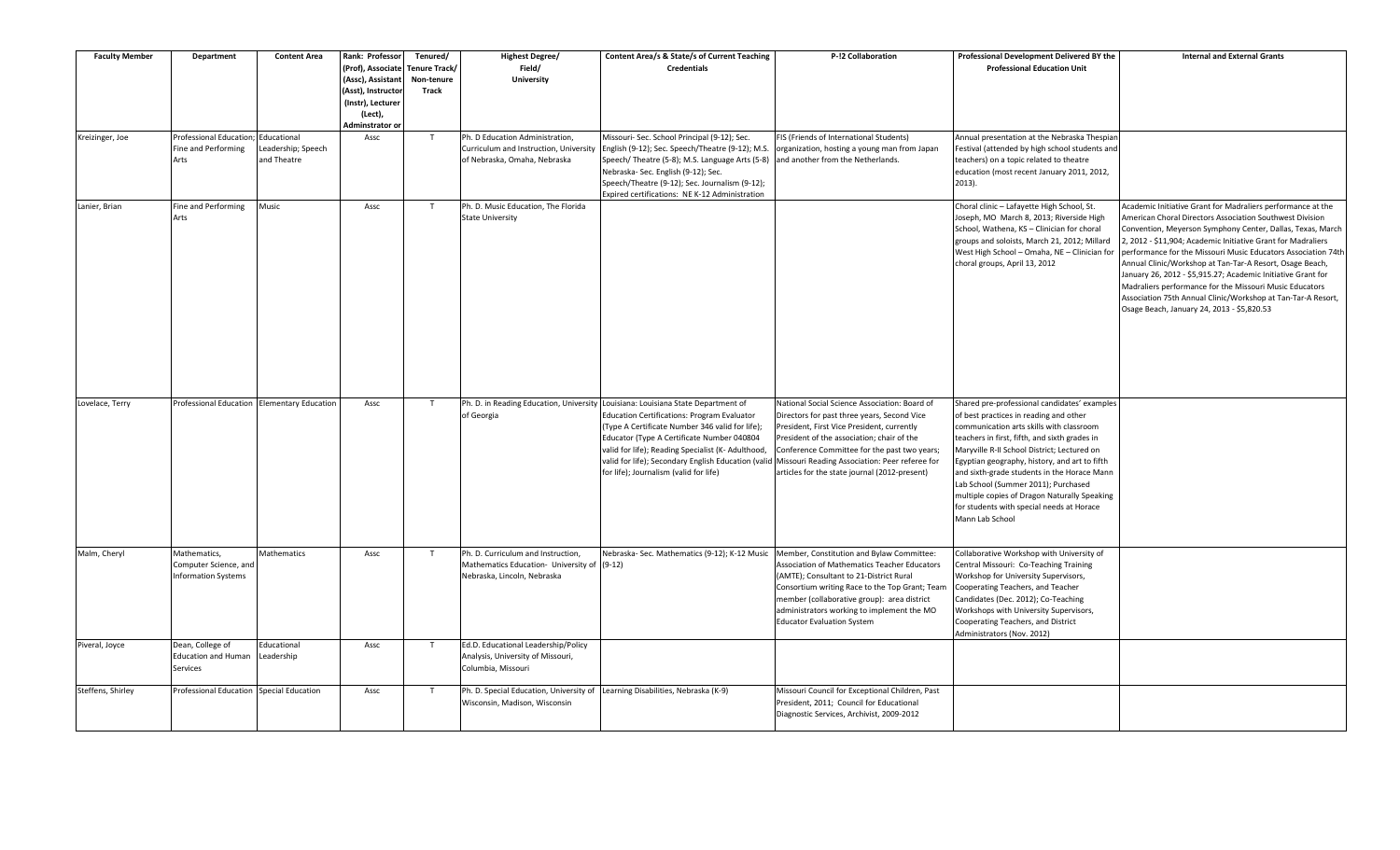| <b>Faculty Member</b> | Department                             | <b>Content Area</b>                         | Rank: Professor<br>(Prof), Associate<br>(Assc), Assistant<br>(Asst), Instructor<br>(Instr), Lecturer<br>(Lect),<br>Adminstrator or | Tenured/<br>Tenure Track/<br>Non-tenure<br>Track | Highest Degree/<br>Field/<br>University                                                           | Content Area/s & State/s of Current Teaching<br><b>Credentials</b>                                                                                             | P-!2 Collaboration                                                                                                                                                                                                                                                    | Professional Development Delivered BY the<br><b>Professional Education Unit</b>                                                                              | <b>Internal and External Grants</b>                                                                                                                                                                                                                                                                                                                                            |
|-----------------------|----------------------------------------|---------------------------------------------|------------------------------------------------------------------------------------------------------------------------------------|--------------------------------------------------|---------------------------------------------------------------------------------------------------|----------------------------------------------------------------------------------------------------------------------------------------------------------------|-----------------------------------------------------------------------------------------------------------------------------------------------------------------------------------------------------------------------------------------------------------------------|--------------------------------------------------------------------------------------------------------------------------------------------------------------|--------------------------------------------------------------------------------------------------------------------------------------------------------------------------------------------------------------------------------------------------------------------------------------------------------------------------------------------------------------------------------|
| Symonds, Matt         | <b>Health and Human</b><br>Services    | <b>Health and Physical</b><br>Education     | Assc                                                                                                                               | T                                                | Missouri                                                                                          | Ed.D. University of Missouri, Columbia, Expired certificates: Missouri Physical Education President and Past President, Missouri<br>Grades 7-12                | Association for Health, Physical Education,<br>Recreation and Dance; Treasurer, Missouri<br>Association for Health, Physical Education,<br>Recreation and Dance; Board Member, Maryville<br>Parks and Recreation                                                      |                                                                                                                                                              | Dorrel, B., Long, T., Symonds, M.L., & Quinlin, J. (2012). Inter<br>and intra-rater reliability of the functional movement screen.<br>Northwest Missouri State University Faculty Research Grant.<br>Amount awarded: \$3,070.00.                                                                                                                                               |
| Vetter, Rheba         | <b>Health and Human</b><br>Services    | Dance                                       | Assc                                                                                                                               | T                                                | Ph.D. Dance and Exercise Sciences.<br>Texas Woman's University, Denton,<br>Texas                  | None                                                                                                                                                           | National AAHPERD, member 1979 - present;<br>Missouri AAHPERD, member 2002 - present,<br>Dance Division Chair 2006 - 2009; Central District<br>AAHPERD, Dance Division Vice President Elect<br>2004 - 2005 & 2013 - 2014, Dance Division Vice<br>president 2005 - 2006 |                                                                                                                                                              |                                                                                                                                                                                                                                                                                                                                                                                |
| Hiatt, Shelly         | <b>Behavioral Sciences</b>             | Counseling                                  | Asst                                                                                                                               | T                                                | Ed. D. University of Missouri,<br>Columbia, Missouri                                              | Elementary Teaching K-8; Learning Disabilities K-<br>8; EMH K-8; Early Childhood Special Education;<br>Counselor K-8                                           | Member of Missouri Counselor Educator Advisory<br>Board 1997-present                                                                                                                                                                                                  |                                                                                                                                                              |                                                                                                                                                                                                                                                                                                                                                                                |
| Andrews, Jane         |                                        | Professional Education Elementary Education | Asst                                                                                                                               | <b>TT</b>                                        | Ed.D. Education, University of<br>Nebraska, Lincoln, Nebraska                                     | Expired Certificates: Wisconsin: Principal (K-<br>12), Elementary Teacher (1-8), District<br>Adiministrator; Missouri: Principal, Elementary                   |                                                                                                                                                                                                                                                                       |                                                                                                                                                              |                                                                                                                                                                                                                                                                                                                                                                                |
| Glenn, Jan            | Professional Education                 | Educational<br>Leadership                   | Asst                                                                                                                               | <b>TT</b>                                        | Ed. D. Educational Leadership,<br>University of Missouri, Columbia,<br>Missouri                   | Missouri: Elementary Education (K-8) (lifetime);<br>Expired certifications: Principal (K-8);<br>Superintendent (K-12)                                          |                                                                                                                                                                                                                                                                       |                                                                                                                                                              |                                                                                                                                                                                                                                                                                                                                                                                |
| Gordon, Dan           | Professional Education Educational     | Leadership                                  | Asst                                                                                                                               | TT.                                              | Ed. D. School Administration,<br>University of Missouri, Columbia,<br>Missouri                    | Missouri: 7-12 Biology/Earth Science (lifetime);<br>7-12 Advanced Principal                                                                                    |                                                                                                                                                                                                                                                                       |                                                                                                                                                              |                                                                                                                                                                                                                                                                                                                                                                                |
| Heeler, Linda         | Horace Mann<br>Laboratory School       | <b>Elementary Education</b>                 | Asst                                                                                                                               | <b>TT</b>                                        | M. Ed. Elementary and Early<br>Childhood, University of Oklahoma,<br>Norman, Oklahoma             | Missouri: Elementary Education (lifetime)                                                                                                                      |                                                                                                                                                                                                                                                                       |                                                                                                                                                              |                                                                                                                                                                                                                                                                                                                                                                                |
| Ingraham, Nissa       | Professional Education                 | Inglish Language<br>Learner                 | Asst                                                                                                                               | <b>TT</b>                                        | Ed. D. Educational Leadership,<br>University of Missouri, Columbia,<br>Missouri                   | lowa, ELL K-12 (expired 2013); French K-12,<br>Iowa (expired 2013), Missouri (expired 2000);<br>Spanish K-12- Iowa, (expired 2013, Missouri,<br>(expired 2000) | West Nodaway School District, Foreign Language<br>in Elementary School- Spanish and French, Fall<br>2012, Fall 2013                                                                                                                                                   | Maryville School District, ELL on-site training<br>for mainstream teachers working with new<br>ELL students.                                                 | 2012-2013-Faculty Research Grant. Arts infusion in a New<br>Mexico School system; applied for \$2,300, was fully funded;<br>2012-2013-Academic Initiative Funding. Operation<br>Breakthrough multicultural fieldtrip; applied for \$500, was fully<br>funded; 2012-2013-Fulbright Specialist Award. English<br>language presentations in Argentina, grant awarded for \$5,500. |
| Kobialka, Gayla       | Fine and Performing<br>Arts            | Music                                       | Asst                                                                                                                               | <b>TT</b>                                        | Doctor of Musical Arts, Music<br>Education, Shenadoah University,<br>Winchester, Virginia         | Music: Vocal/Choral PreK-12 Commonwealth of<br>Virgina; Certificate of Study in Arts Integration<br>2012, 2011, 2009, and 2006                                 | District 10 Elementary Representative - Virginia<br>Music Educators Association (VMEA); Fairfax<br>County General Music Educators Association<br>(FGMEA) - Cluster III/IV Representative                                                                              | Virginia Music Educators Association (VMEA)<br>Conference, Rhythm and Handchimes: Make<br>the Connection, Norfolk, VA, November 2010.                        | 2013 Northwest Missouri State University Academic Initiative<br>Proposal: Learning Diversity Through Argentine Tango: Music,<br>Dance, Cultural, and Socio-Historical - Political Implications In<br>collaboration with: Karen Detrixhe, Rheba Vetter, David<br>Shadinger, and William Murphy                                                                                  |
| Martin, Barbara       | Professional Education Early Childhood | Education                                   | Asst                                                                                                                               | <b>TT</b>                                        | Ph. D. Education, Early Childhood<br>Special Education, University of<br>Kansas, Lawrence, Kansas | Missouri: Early Childhood Education (p-3rd) and<br>Early Childhood Special Education (p-3rd)                                                                   | President, Board of Directors, United Cerebral<br>Palsy of Northwest Missouri (2009-2012) Board<br>member (2006-2012); Northwest Missouri P-20<br>Educational Council (Education Empowers): Early<br>Childhood Action Team (2011-present)                             | Collaboration with United Cerebral Palsy<br>Children's Program (Birth-5 years)<br>Collaboration with CAP/Head Start, including<br>Advisory Council 2006-2009 |                                                                                                                                                                                                                                                                                                                                                                                |
| Miller, Vickie        | Professional Education Educational     | Leadership                                  | Asst                                                                                                                               | <b>TT</b>                                        | Ph. D. Capella University, Minneapolis,<br>Minnesota                                              | Missouri: Superintendent (PK-12); Principal (7-<br>12); Principal (PK-6); Vocal Music (K-12);<br>Instrumental Music (K-12)                                     | Helped with leadership of Building Bridges; Led<br>professional development efforts as<br>superintendent of school district (Professional<br>Learning Community); Led training for student<br>teaching                                                                | <b>Building Bridges presentations</b>                                                                                                                        |                                                                                                                                                                                                                                                                                                                                                                                |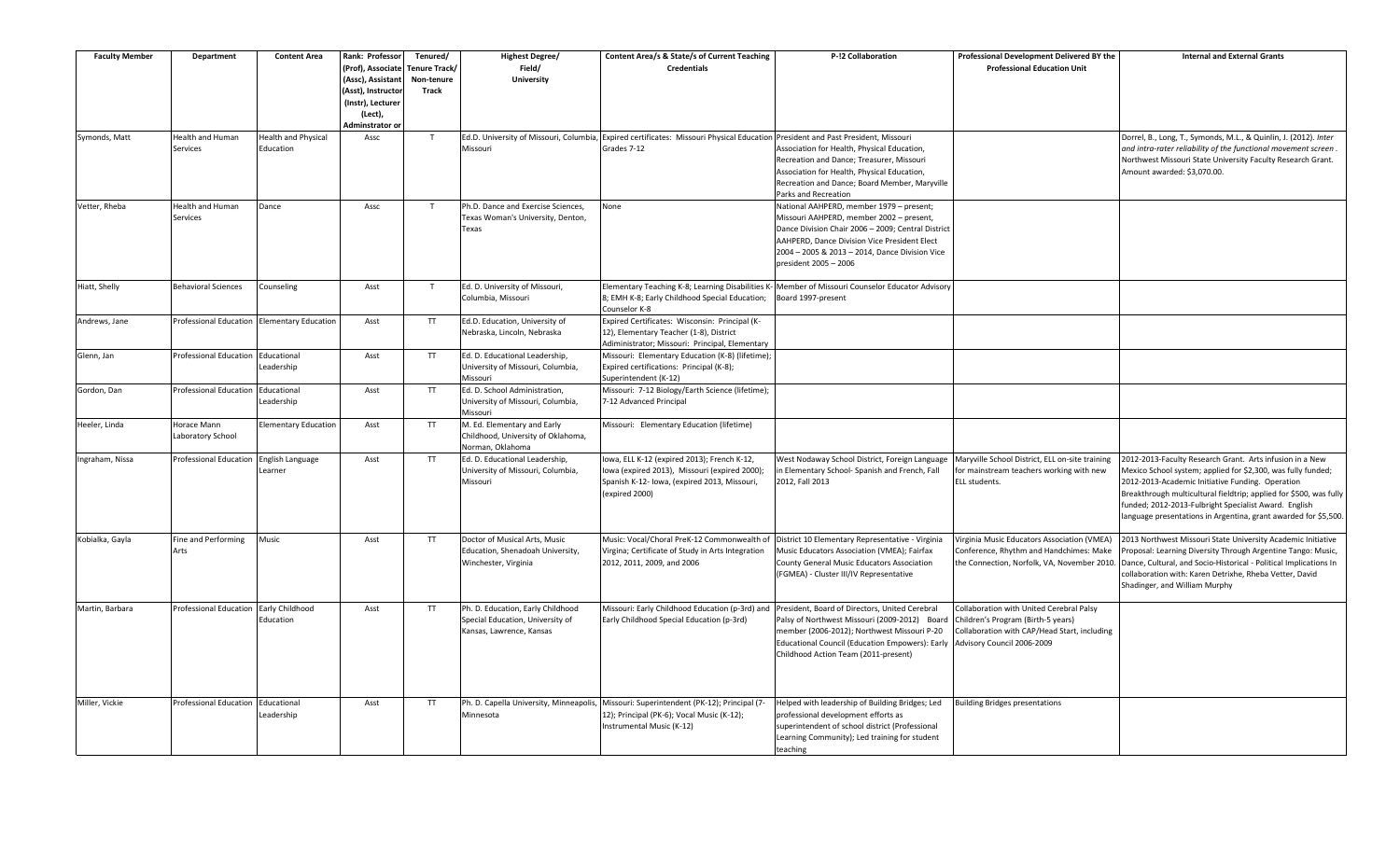| <b>Faculty Member</b> | <b>Department</b>                           | <b>Content Area</b>        | Rank: Professor<br>(Prof), Associate<br>(Assc), Assistant<br>(Asst), Instructor<br>(Instr), Lecturer<br>(Lect), | Tenured/<br><b>Tenure Track/</b><br>Non-tenure<br>Track | <b>Highest Degree/</b><br>Field/<br>University                                                                             | Content Area/s & State/s of Current Teaching<br><b>Credentials</b>                                                                                                                                                                                                                                                                   | P-!2 Collaboration                                                                                                                                                                                                                                                                                                                                                                                                                                                           | Professional Development Delivered BY the<br><b>Professional Education Unit</b>                                                                                                                                                                                                                                                                                                                                                                                                                                                                                                                         | <b>Internal and External Grants</b>                                                                                                                                                                                                                 |
|-----------------------|---------------------------------------------|----------------------------|-----------------------------------------------------------------------------------------------------------------|---------------------------------------------------------|----------------------------------------------------------------------------------------------------------------------------|--------------------------------------------------------------------------------------------------------------------------------------------------------------------------------------------------------------------------------------------------------------------------------------------------------------------------------------|------------------------------------------------------------------------------------------------------------------------------------------------------------------------------------------------------------------------------------------------------------------------------------------------------------------------------------------------------------------------------------------------------------------------------------------------------------------------------|---------------------------------------------------------------------------------------------------------------------------------------------------------------------------------------------------------------------------------------------------------------------------------------------------------------------------------------------------------------------------------------------------------------------------------------------------------------------------------------------------------------------------------------------------------------------------------------------------------|-----------------------------------------------------------------------------------------------------------------------------------------------------------------------------------------------------------------------------------------------------|
| Patet, Pradnya        | Professional Education Early Childhood      | Education                  | Adminstrator or<br>Asst                                                                                         | TT.                                                     | Ph. D. in Family and Child<br>Development, Virginia Polytechnic<br>Institute and State University,<br>Blacksburg, Virginia |                                                                                                                                                                                                                                                                                                                                      | Committee member, International Studies and<br>Program Committee; Committee member,<br>Council of Teacher Education (COTE); Working<br>with Director of study abroad program to design<br>a faculty led trip abroad to study the educational<br>system; Scheduled to attend NAFSA conference<br>with an aim to work with the Director of<br>Intercultural International Center to restructure<br>the EC minor curriculum with an emphasis on<br>internationalizing education | TALKING TO LISTEN AND LISTENING TO TALK:<br>Workshop for Early Childhood Conference<br>sponsored by Inter-Serv; LIGHTS, CAMERA,<br>ACTION: THE 'ART' OF IMPLEMENTING<br>EMERGENT CURRICULUM IN THE EARLY<br>CHILDHOOD CLASSROOM: Invited<br>presentation workshop to enhance<br>participant's knowledge and provide them<br>with practical guidance in the development of<br>curriculum development for center-based and<br>family child care providers in support of<br>externally-funded programmatic outcomes<br>for the First Things First Northwest Maricopa<br>regionally funded grant.(ARIZONA). |                                                                                                                                                                                                                                                     |
| Prinz, Kendall        | Fine and Performing<br>Arts                 | Music                      | Asst                                                                                                            | <b>TT</b>                                               | Doctor of Musical Arts, University of<br>Texas at Austin, Austin, Texas                                                    | Fexas: Provisional-Life All-Level Music (PK-12)                                                                                                                                                                                                                                                                                      | Sponsor of the Northwest Missouri State<br>University chapter of Kappa Kappa Psi Band<br>Service Fraterniy, 2012-2013; Assoc. of Texas<br>Small School Band Region 18/26 Middle School<br>All-Region Band Competition Coordinator, 2006-<br>2010; Campus Leadership Team, Taylor Middle<br>School, Taylor, Texas, 2008-2012                                                                                                                                                  | Guest Clinician, North Nodaway High School<br>Band Program, March 25, 2013; Guest<br>Clinician and Conductor, KCI Middle School<br>Conference Band, February 16, 2013;<br>Adjudicator, Clarinda Band Days, September<br>29, 2012                                                                                                                                                                                                                                                                                                                                                                        |                                                                                                                                                                                                                                                     |
| Schaffer, Karen       | Biology                                     | Biology                    | Asst                                                                                                            | TT                                                      | Ph. D. Botany, University of Iowa,<br>Ames, Iowa                                                                           | Secondary Biology (7-12); Secondary Chemistry<br>(7-12); Expired certificates: Provisional Teaching<br>Certificate (7-12) from State of Kentucky issued<br>5-20-74 expired 5-20-84                                                                                                                                                   |                                                                                                                                                                                                                                                                                                                                                                                                                                                                              |                                                                                                                                                                                                                                                                                                                                                                                                                                                                                                                                                                                                         |                                                                                                                                                                                                                                                     |
| Seeger, Victoria      | Professional Education Elementary Education |                            | Asst                                                                                                            | TT                                                      | Ph. D. Curriculum and Instruction,<br>Literacy, Kansas State University,<br>Manhattan, Kansas                              | National Board Certified Teacher, Literacy:<br>Reading-Language Arts (Early and Middle<br>Childhood); Elementary Education (K-9);<br>Reading Specialist Praxis (passed 12/18/2012);<br>Kansas, Elementary Education (K-9); Kansas,<br>Home Economics (7-12); Kansas, Home<br>Economics Vocational State Approved Program<br>$(7-PS)$ | Committee member, International Studies and<br>Program Committee; Committee member,<br>Council of Teacher Education (COTE); Member of 2012; Teaching Circles, NWMSU, November<br>Editorial Review Board, The Reading Teacher, IRA 2012, February 2013<br>2005-present                                                                                                                                                                                                        | AVID Roundtable-Higher Education<br>Engagement Strategies, NWMSU, November                                                                                                                                                                                                                                                                                                                                                                                                                                                                                                                              | 2012-2013: Academic Initiative Grant, Northwest Missouri<br>State University, \$1,350.00; 2013: 1905 Society Grant,<br>Northwest Missouri State University, \$285.00; 2013-2014:<br>Academic Initiative Grant, Northwest Missouri State University, |
| Sterling, Linda       | <b>Behavioral Sciences</b>                  | Psychology                 | Asst                                                                                                            | TT.                                                     | Ph. D. Education- Sports Studies with<br>Sport Psychology Specialization,<br>University of Kansas, Lawrence, Kansas        | Certified Consultant, Association for Applied<br>Sport Psychology Consultant #394, February<br>2012- Present                                                                                                                                                                                                                         | Association for Applied Sport Psychology 2002-<br>present; North American Society for Psychology<br>of Sport and Physical Activity 2002-present;<br>Wesern Society for Kinesiology and Wellness<br>2007-present; Missouri School Counselor<br>Association 2009-2010                                                                                                                                                                                                          | School Advisory Board, St. Gregory's School,<br>Maryville, MO; Sport Psychology Consultant,<br>Union Star High School, Union Star, MO; Sport<br>Psychology Consultant, Wathena High School,<br>Wathena, KS; Presenter, FBLA District Contest,<br>Maryville, MO; Middle School Career Fair<br>Facilitator, Maryville Community Center,<br>Maryville, MO; Job Shadow Program Mentor,<br>Fayette High School, Fayette, MO                                                                                                                                                                                  |                                                                                                                                                                                                                                                     |
| Thompson, Patricia    | Professional Education                      | Middle School<br>Education | Asst                                                                                                            | TT.                                                     | M.S. Ed. Elementary/Secondary<br>Learning Disabilities, NWMSU                                                              | life; Elementary Teaching (K-9) for life; Learning<br>Disabilities (K-12) for life; Educable Mentally<br>retarded (K-12) for life                                                                                                                                                                                                    | Missouri: Vocational Home Economics (5-12) for Northwest/Maryville Middle School Professional<br>Development 1999-2012; University<br>Representative to Maryville Middle School<br>Instructional Improvement Council 1998-2012;<br>Member, Maryville Middle School Advisory Team<br>Maryville, MO 1998-2012                                                                                                                                                                  |                                                                                                                                                                                                                                                                                                                                                                                                                                                                                                                                                                                                         |                                                                                                                                                                                                                                                     |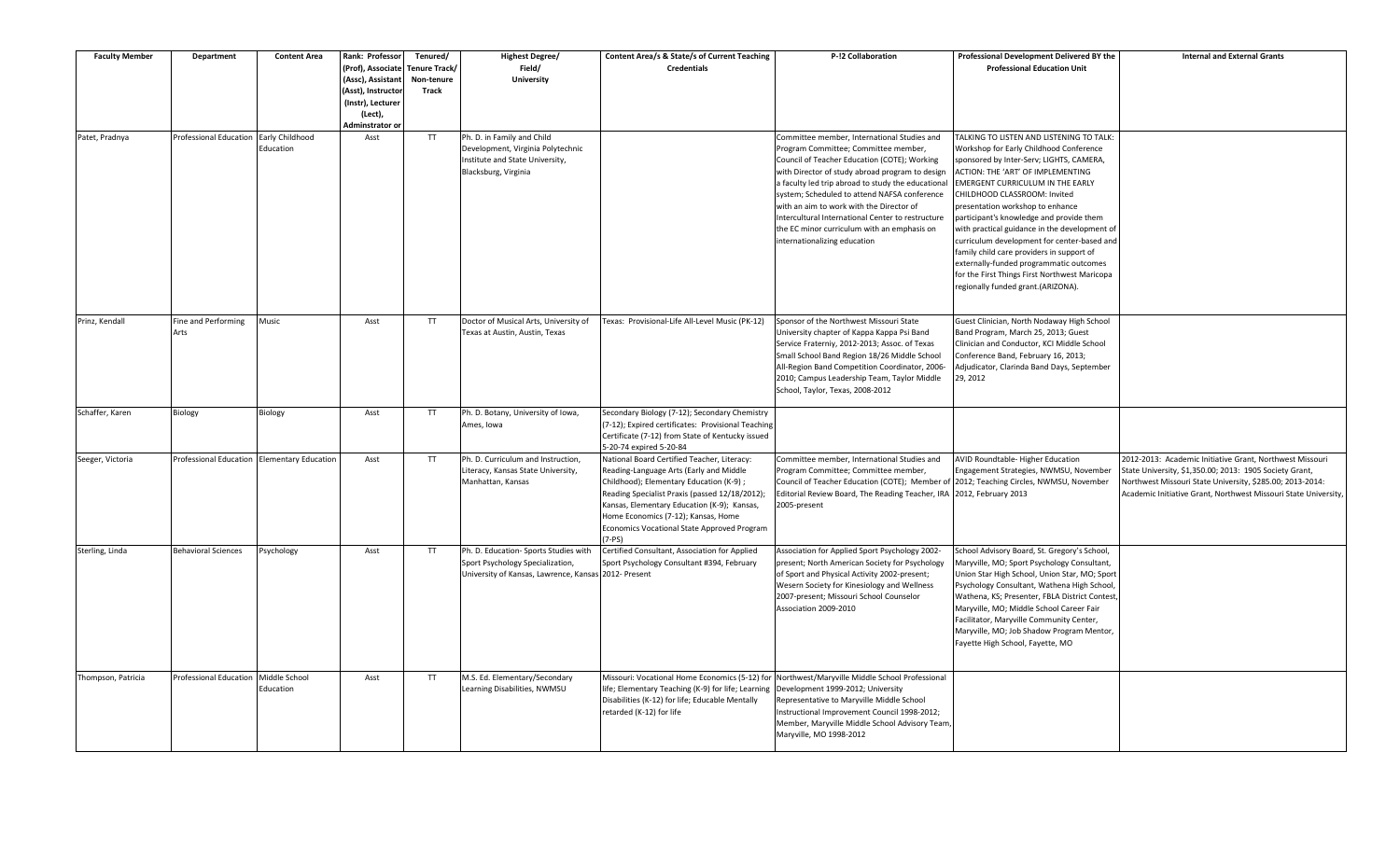| <b>Faculty Member</b> | <b>Department</b>                | <b>Content Area</b>         | Rank: Professor                        | Tenured/                    | Highest Degree/                                     | Content Area/s & State/s of Current Teaching                                                      | P-!2 Collaboration                                                                                                                         | Professional Development Delivered BY the                                              | <b>Internal and External Grants</b>                                                                                   |
|-----------------------|----------------------------------|-----------------------------|----------------------------------------|-----------------------------|-----------------------------------------------------|---------------------------------------------------------------------------------------------------|--------------------------------------------------------------------------------------------------------------------------------------------|----------------------------------------------------------------------------------------|-----------------------------------------------------------------------------------------------------------------------|
|                       |                                  |                             | (Prof), Associate<br>(Assc), Assistant | Tenure Track/<br>Non-tenure | Field/<br><b>University</b>                         | <b>Credentials</b>                                                                                |                                                                                                                                            | <b>Professional Education Unit</b>                                                     |                                                                                                                       |
|                       |                                  |                             | (Asst), Instructor                     | Track                       |                                                     |                                                                                                   |                                                                                                                                            |                                                                                        |                                                                                                                       |
|                       |                                  |                             | (Instr), Lecturer                      |                             |                                                     |                                                                                                   |                                                                                                                                            |                                                                                        |                                                                                                                       |
|                       |                                  |                             | (Lect),<br>Adminstrator or             |                             |                                                     |                                                                                                   |                                                                                                                                            |                                                                                        |                                                                                                                       |
| Wall, Jennifer        | Mathematics,                     | Mathematics                 | Asst                                   | <b>TT</b>                   | Ph. D. Education and Mathematics,                   | Expired certificates: 9-12 Mathematics (2003-                                                     | President, Missouri Mathematics Association for                                                                                            |                                                                                        |                                                                                                                       |
|                       | Computer Science, and            |                             |                                        |                             | University of Missouri, Kansas City,                | 2006); K-12 Spanish (2003-2006)                                                                   | the Advancement of Teacher Training (2011-                                                                                                 |                                                                                        |                                                                                                                       |
|                       | <b>Information Systems</b>       |                             |                                        |                             | Missouri                                            |                                                                                                   | 2013); Vice President, Missouri Mathematics                                                                                                |                                                                                        |                                                                                                                       |
|                       |                                  |                             |                                        |                             |                                                     |                                                                                                   | Association for the Advancement of Teacher<br>Training (2009-2011); Elementary Mathematics                                                 |                                                                                        |                                                                                                                       |
|                       |                                  |                             |                                        |                             |                                                     |                                                                                                   | Specialist Curriculum Writing Team Member                                                                                                  |                                                                                        |                                                                                                                       |
|                       |                                  |                             |                                        |                             |                                                     |                                                                                                   | (Collaboration among five universities in                                                                                                  |                                                                                        |                                                                                                                       |
|                       |                                  |                             |                                        |                             |                                                     |                                                                                                   | Missouri)                                                                                                                                  |                                                                                        |                                                                                                                       |
| Detrixhe, Karen       | <b>English and Modern</b>        | Modern Languages            | Asst                                   | <b>NTT</b>                  | Ph. D. Curriculum and Instruction,                  | Kansas- Spanish (7-12); K-12 ESL Expired                                                          |                                                                                                                                            |                                                                                        |                                                                                                                       |
|                       | Languages                        |                             |                                        |                             | Foreign Language Education,                         | certificates: Spanish teaching certificate (1994-                                                 |                                                                                                                                            |                                                                                        |                                                                                                                       |
|                       |                                  |                             |                                        |                             | University of Kansas, Lawrence, Kansas              | 2003); English as a Second Language (1995-                                                        |                                                                                                                                            |                                                                                        |                                                                                                                       |
| Akins, Robyn          | Horace Mann                      | Elementary Education        | Instr                                  | <b>NTT</b>                  | Ed. S. Reading Instruction, University              | 2003); Bilingual/Multicultural Education )1995-<br>Missouri: Elementary Education (2108); Reading |                                                                                                                                            |                                                                                        |                                                                                                                       |
|                       | Laboratory School                |                             |                                        |                             | of Missouri, Kansas City, Missouri                  | Specialist (K-12) (2108)                                                                          |                                                                                                                                            |                                                                                        |                                                                                                                       |
| Baker, Jill           | Professional Education           | <b>Elementary Education</b> | Instr                                  | <b>NTT</b>                  | M.S. Ed. Elementary and Middle                      | Missouri: Elementary Education (1-8); Learning                                                    | Principal, Horace Mann Laboratory School,                                                                                                  | Kagan Cooperative Learning Training, NWMSU                                             |                                                                                                                       |
|                       | Horace Mann                      |                             |                                        |                             | School Administration, NWMSU                        | Disabilities Education (K-8)                                                                      | NWMSU                                                                                                                                      | student teachers (2 years)                                                             |                                                                                                                       |
|                       | Laboratory School                |                             |                                        |                             |                                                     |                                                                                                   |                                                                                                                                            |                                                                                        |                                                                                                                       |
| Barr, Rodney          | <b>Agricultural Sciences</b>     | Agriculture                 | Instr                                  | <b>NTT</b>                  | Ed. S. Superintendent, NWMSU                        | Missouri Certification- Secondary Agricultural                                                    | Member of Missouri Joint Staff on Agricultural                                                                                             | Agricultural Mechanics Career Development                                              | FV-4 Vocational Equipment Grant, 2012: \$7400; FV-4                                                                   |
|                       |                                  |                             |                                        |                             |                                                     | Education (7-12);Agricultural Education                                                           | Education; Superintendent for Missouri State                                                                                               | Event Workshop for Agricultural Educators;                                             | Vocational Equipment Grant, 2011: \$21,000.                                                                           |
|                       |                                  |                             |                                        |                             |                                                     | (Lifetime) - Missouri                                                                             | Parliamentary Procedure Leadership<br>Development Event; Coordinator for Northwest                                                         | Nursery Landscape Career Development<br>Event Workshop for Missouri Agricultural       |                                                                                                                       |
|                       |                                  |                             |                                        |                             |                                                     | MissouriAgricultural Education (7-12; Lifetime);<br>Missouri Principal (Initial; pending)         | District Agricultural Career Development Event                                                                                             | Educators; Nursery Landscape Workshop for                                              |                                                                                                                       |
|                       |                                  |                             |                                        |                             |                                                     |                                                                                                   |                                                                                                                                            | Iowa Agricultural Educators                                                            |                                                                                                                       |
|                       |                                  |                             |                                        |                             |                                                     |                                                                                                   |                                                                                                                                            |                                                                                        |                                                                                                                       |
| Beatty, Heidi         | Horace Mann                      | Elementary Education        | Instr                                  | <b>NTT</b>                  | M.S. Ed. Educational Leadership:                    | eMINTS Certification                                                                              |                                                                                                                                            |                                                                                        |                                                                                                                       |
|                       | Laboratory School                |                             |                                        |                             | Administration, NWMSU                               |                                                                                                   |                                                                                                                                            |                                                                                        |                                                                                                                       |
| Creason, Sarah        | <b>Behavioral Sciences</b>       | Early Childhood             | Instr                                  | <b>NTT</b>                  | M.S. Ed. Early Childhood Education,<br><b>NWMSU</b> | Missouri DESE Project Construct Training;<br>Missouri Teaching Certificate; American Red          | American Association of Christian Counselors                                                                                               | Parents as Teachers DIAL-R Screener;                                                   |                                                                                                                       |
|                       |                                  |                             |                                        |                             |                                                     | Cross First Aid and CPR Infants, Children, and                                                    | Member; Christian Association of Psychological<br>Studies Member; Faculty Advisor WIM Family and Development Associate) credential advisor | Northwest Missouri Region CDA (Child                                                   |                                                                                                                       |
|                       |                                  |                             |                                        |                             |                                                     | Adults                                                                                            | Consumer Sciences Career Conference                                                                                                        |                                                                                        |                                                                                                                       |
| Dimmitt, Elizabeth    |                                  |                             |                                        |                             |                                                     |                                                                                                   |                                                                                                                                            |                                                                                        |                                                                                                                       |
|                       | <b>Behavioral Sciences</b>       | Counseling                  | Instr                                  | <b>NTT</b>                  | M.S. Counseling and Psychology-<br><b>NWMSU</b>     | Licensed Professional Counselor - Missouri;<br>Certified Birth Educator                           | Secretary for American Counseling Association o<br>Missouri; American Counseling Association                                               | Consultant, St. Gregory's School, Maryville,<br>MO; Consultant, Maryville High School, |                                                                                                                       |
|                       |                                  |                             |                                        |                             |                                                     |                                                                                                   |                                                                                                                                            | Maryville, MO                                                                          |                                                                                                                       |
| Farlow, Nancy         | Horace Mann<br>Laboratory School | <b>Elementary Education</b> | Instr                                  | <b>NTT</b>                  | M.S. Education, NWMSU                               | Preschool-8th                                                                                     |                                                                                                                                            |                                                                                        |                                                                                                                       |
| Farnan, Shantel       | Professional Education           | <b>Special Education</b>    | Instr                                  | <b>NTT</b>                  | Ed. S. Superintendent, NWMSU                        | Missouri- Special Education Administration (K-                                                    | Professional Development Chair- Missouri Council AVID Roundtable- Higher Education                                                         |                                                                                        | School Improvement Grant- Secondary Transition (Grant                                                                 |
|                       |                                  |                             |                                        |                             |                                                     | 12); Elementary Administration/ Principal (K-8);                                                  | for Administrators of Special Education (MO-                                                                                               | Engagement Strategies- November 2012                                                   | funded \$15,000 FY11) Applied for and received funding for                                                            |
|                       |                                  |                             |                                        |                             |                                                     | Mentally Handicapped (K-12); Learning<br>Disabilities (K-12); Behavioral Disorders (K-12);        | CASE); Mentor for Special Education Director<br>through Administrative Mentor Program- (AMP);                                              |                                                                                        | professional development and consultation to continue to<br>implement a research-based drop-out prevention program at |
|                       |                                  |                             |                                        |                             |                                                     | Elementary Education (1-8)                                                                        | Co-Chair of Local Administrators of Special                                                                                                |                                                                                        | Maryville High School and Maryville Middle School; School                                                             |
|                       |                                  |                             |                                        |                             |                                                     |                                                                                                   | <b>Education (LASE)</b>                                                                                                                    |                                                                                        | Improvement Grant- Elementary Achievement (Grant funded                                                               |
|                       |                                  |                             |                                        |                             |                                                     |                                                                                                   |                                                                                                                                            |                                                                                        | \$15,000 FY11).                                                                                                       |
|                       |                                  |                             |                                        |                             |                                                     |                                                                                                   |                                                                                                                                            |                                                                                        | Applied for and received funding for professional development                                                         |
|                       |                                  |                             |                                        |                             |                                                     |                                                                                                   |                                                                                                                                            |                                                                                        | to implement<br>Response to Intervention in reading, with a focus on                                                  |
|                       |                                  |                             |                                        |                             |                                                     |                                                                                                   |                                                                                                                                            |                                                                                        | comprehension,                                                                                                        |
|                       |                                  |                             |                                        |                             |                                                     |                                                                                                   |                                                                                                                                            |                                                                                        | at Eugene Field Elementary and Maryville Middle School.                                                               |
|                       |                                  |                             |                                        |                             |                                                     |                                                                                                   |                                                                                                                                            |                                                                                        |                                                                                                                       |
|                       |                                  |                             |                                        |                             |                                                     |                                                                                                   |                                                                                                                                            |                                                                                        |                                                                                                                       |
|                       |                                  |                             |                                        |                             |                                                     |                                                                                                   |                                                                                                                                            |                                                                                        |                                                                                                                       |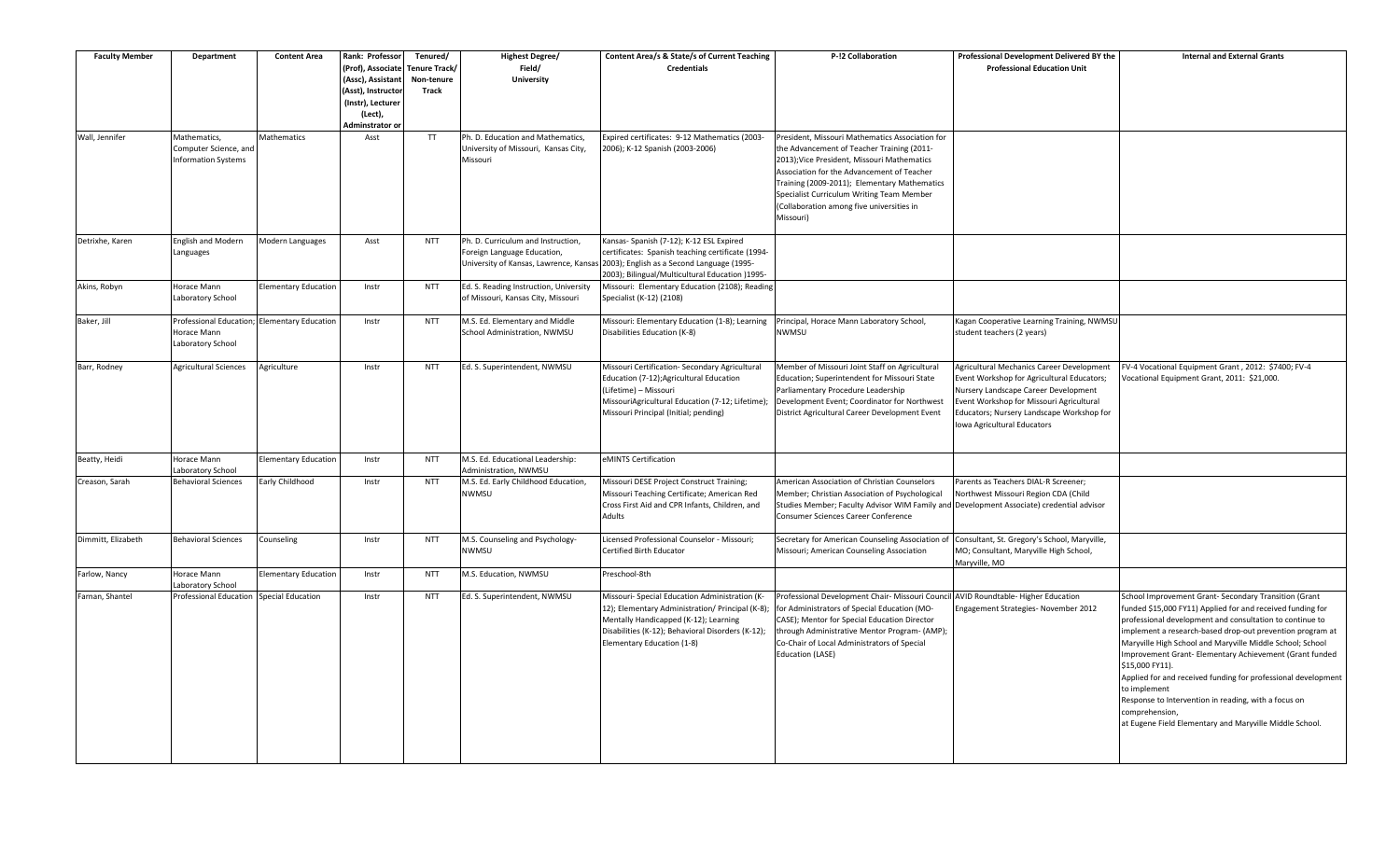| <b>Faculty Member</b> | <b>Department</b>                           | <b>Content Area</b>         | Rank: Professor    | Tenured/      | <b>Highest Degree/</b>                  | Content Area/s & State/s of Current Teaching                | P-!2 Collaboration                                | Professional Development Delivered BY the        | <b>Internal and External Grants</b>               |
|-----------------------|---------------------------------------------|-----------------------------|--------------------|---------------|-----------------------------------------|-------------------------------------------------------------|---------------------------------------------------|--------------------------------------------------|---------------------------------------------------|
|                       |                                             |                             | (Prof), Associate  | Tenure Track/ | Field/                                  | <b>Credentials</b>                                          |                                                   | <b>Professional Education Unit</b>               |                                                   |
|                       |                                             |                             | (Assc), Assistant  | Non-tenure    | <b>University</b>                       |                                                             |                                                   |                                                  |                                                   |
|                       |                                             |                             | (Asst), Instructor | Track         |                                         |                                                             |                                                   |                                                  |                                                   |
|                       |                                             |                             | (Instr), Lecturer  |               |                                         |                                                             |                                                   |                                                  |                                                   |
|                       |                                             |                             | (Lect),            |               |                                         |                                                             |                                                   |                                                  |                                                   |
|                       |                                             |                             | Adminstrator or    |               |                                         |                                                             |                                                   |                                                  |                                                   |
| Henggeler, Deb        | Horace Mann                                 | <b>Elementary Education</b> | Instr              | <b>NTT</b>    | B.S. Child and Family Studies, Minor in | Missouri Elementary Education (effective August             |                                                   |                                                  |                                                   |
|                       |                                             |                             |                    |               |                                         |                                                             |                                                   |                                                  |                                                   |
|                       | Laboratory School                           |                             |                    |               | Psychology, NWMSU; M.S.Ed.              | 2013)                                                       |                                                   |                                                  |                                                   |
|                       |                                             |                             |                    |               | Elementary Education (in progress)      |                                                             |                                                   |                                                  |                                                   |
|                       |                                             |                             |                    |               |                                         |                                                             |                                                   |                                                  |                                                   |
| Johnson, Matt         | Health and Human                            | Health and Physical         | Instr              | <b>NTT</b>    | M.S. Ed. Health and Physical            | North Dakota K-12 Teacher Certification;                    | Wellness Committee Chair (HHS); Co-Teaching       | Health Workshop to Leavenworth School            | Improvement of Teaching and Learning Grant        |
|                       | Services                                    | Education                   |                    |               | Education, NWMSU; (Ph.D. in             | Aid/CPR Certification (American Red Cross)                  | Facilitator for Northwest Missouri State          | District; MOAPHERD Convention 2011, 2012;        |                                                   |
|                       |                                             |                             |                    |               | progress)                               | 3/6/2015; Expired certificates: North Dakota- K- University |                                                   | TK-20 Teacher Assessment Training 2012           |                                                   |
|                       |                                             |                             |                    |               |                                         | 12 Health and Physical Education                            |                                                   |                                                  |                                                   |
| Martin, Cynthia       | Leet Center for Early                       | arly Childhood              | Instr              | <b>NTT</b>    | B. S. Ed. Elementary Education, Minor   | Missouri; Certified Project Construct                       |                                                   |                                                  |                                                   |
|                       | Childhood                                   | Education                   |                    |               | in Early Childhood, NWMSU               |                                                             |                                                   |                                                  |                                                   |
|                       |                                             |                             |                    |               |                                         |                                                             |                                                   |                                                  |                                                   |
| McNeese, Gina         | Horace Mann                                 | Health and Physical         | Instr              | <b>NTT</b>    | M.S. Ed. Physical Education, NWMSU      | Missouri- Health and Physical Education (K-12)              | Provided First Aid and CPR training to the        | Motor Development Workshop for Worth             |                                                   |
|                       | Elementary School;                          | Education                   |                    |               |                                         |                                                             | Northwest Campus Community - March 2013;          | County school district -May 2012; Early          |                                                   |
|                       |                                             |                             |                    |               |                                         |                                                             | Coordinated a Healthy Heart Night with the        | Childhood Workshop for Nodaway County -          |                                                   |
|                       |                                             |                             |                    |               |                                         |                                                             | Horace Mann Elementary and the PE majors club     | March 2013; Body Management and                  |                                                   |
|                       |                                             |                             |                    |               |                                         |                                                             | - Mar 2013; Sponsor of the PE Majors club and     | <b>Educational Teaching activity for Hopkins</b> |                                                   |
|                       |                                             |                             |                    |               |                                         |                                                             | coordinator of students traveling to the State PE | school district May 2012                         |                                                   |
|                       |                                             |                             |                    |               |                                         |                                                             | convention                                        |                                                  |                                                   |
| Nuttall, Susanne      | Professional Education Elementary Education |                             | Instr              | <b>NTT</b>    | M. Ed. Southwest Oklahoma State         | Oklahoma: Elementary Ed, Reading, Social                    | Teaching Circle, Northwest Faculty                | Coordinator for Reading Strategies, Hale         | Northwest Missouri Research Grant, 2012, \$2,300. |
|                       |                                             |                             |                    |               |                                         |                                                             |                                                   |                                                  |                                                   |
|                       |                                             |                             |                    |               | University, Weatherford, Oklahoma       | Studies, English (K-12); New Mexico- Elementary             |                                                   | Elementary; Coordinator for Writing              |                                                   |
|                       |                                             |                             |                    |               |                                         | Ed, Reading, Social Studies, English; Missouri-             |                                                   | Strategies, Hale Elementary                      |                                                   |
|                       |                                             |                             |                    |               |                                         | Elementary Ed., Reading, Social Studies, English            |                                                   |                                                  |                                                   |
|                       |                                             |                             |                    |               |                                         | $(K-12)$                                                    |                                                   |                                                  |                                                   |
| Oehler, Erin          | Horace Mann                                 | Art                         | Instr              | <b>NTT</b>    | M.S. Ed, Individually Prescribed        | Missouri: Art, K-12, Career CPC                             | Worked with visiting students from Nicaragua,     |                                                  |                                                   |
|                       | Laboratory School; Fine                     |                             |                    |               | Program (Art), NWMSU                    |                                                             | "Villa to Ville Project", 2010; Ongoing support   |                                                  |                                                   |
|                       | and Performing Arts                         |                             |                    |               |                                         |                                                             | with Empty Bowls dinner, 2009 - present           |                                                  |                                                   |
|                       |                                             |                             |                    |               |                                         |                                                             |                                                   |                                                  |                                                   |
| Parsons, Vanesssa     | Horace Mann                                 | Music                       | Instr              | <b>NTT</b>    | Master of Music Education, NWMSU        | Missouri: Teacher Certification Vocal Music K-              |                                                   |                                                  |                                                   |
|                       | Laboratory School                           |                             |                    |               |                                         |                                                             |                                                   |                                                  |                                                   |
| Prinz, Lynn           | Horace Mann                                 | <b>Elementary Education</b> | Instr              | <b>NTT</b>    | B.A., Texas Lutheran University         | Texas: Elementary, Elementary Speech                        |                                                   |                                                  |                                                   |
|                       | Elementary School;                          |                             |                    |               |                                         | Communication, ELL (supplemental); Missouri:                |                                                   |                                                  |                                                   |
|                       |                                             |                             |                    |               |                                         | Career Professional Certificate Elementary (1-6),           |                                                   |                                                  |                                                   |
|                       |                                             |                             |                    |               |                                         | ESOL (K-12) (expires 2111)                                  |                                                   |                                                  |                                                   |
| Rogers, Sara          | Horace Mann                                 | Elementary Education        | Instr              | <b>NTT</b>    | M.S. Ed. Elementary Education,          | Elementary Education-Art Emphasis; M.S.Ed.,                 |                                                   |                                                  |                                                   |
|                       | Laboratory School                           |                             |                    |               | University of Nebraska, Omaha,          | 2003; Mild/Mod Cross Categorical K-12; Career               |                                                   |                                                  |                                                   |
|                       |                                             |                             |                    |               | Nebraska                                | CPC Expiration 2105; Elementary Education, 1-               |                                                   |                                                  |                                                   |
|                       |                                             |                             |                    |               |                                         | 6; Career CPC Expiration 2105; Early Childhood              |                                                   |                                                  |                                                   |
|                       |                                             |                             |                    |               |                                         | Education B-3; Career CPC Expiration 2105                   |                                                   |                                                  |                                                   |
| Scarbrough, Cindy     | Leet Center for Early                       | Early Childhood             | Instr              | <b>NTT</b>    | M.S. Ed. Teaching: Early Childhood      | Missouri DESE Project Construct Training;                   |                                                   |                                                  |                                                   |
|                       | Childhood                                   | Education                   |                    |               | Education, NWMSU                        | Missouri Teaching Certificate; American Red                 |                                                   |                                                  |                                                   |
|                       |                                             |                             |                    |               |                                         | Cross First Aid and CPR Infants, Children and               |                                                   |                                                  |                                                   |
|                       |                                             |                             |                    |               |                                         | Adults                                                      |                                                   |                                                  |                                                   |
| Schwienebart, Cathi   | Horace Mann                                 | <b>Elementary Education</b> | Instr              | <b>NTT</b>    | B. S. Ed. Elementary Education (Art),   | Missouri: Elementary Education (1-8); Career                |                                                   |                                                  |                                                   |
|                       | <b>Elementary School</b>                    |                             |                    |               | NWMSU                                   | CPC (expires 2106)                                          |                                                   |                                                  |                                                   |
| Sheil, Meghan         | Leet Center for Early                       | Early Childhood             | Instr              | <b>NTT</b>    | M.S. Ed. Reading Elementary, Middle     | Florida: Elementary Education (K-6); Pre-                   |                                                   |                                                  |                                                   |
|                       | Childhood                                   | Education                   |                    |               | and High School, NWMSU                  | K/Primary Education (age 3- Grade 3)                        |                                                   |                                                  |                                                   |
| Shields, Mary         | Horace Mann                                 | Special Education           | Instr              | <b>NTT</b>    | M. Ed. Reading, NWMSU                   | Missouri: Special Education Cross Cat.                      |                                                   |                                                  |                                                   |
|                       |                                             |                             |                    |               |                                         |                                                             |                                                   |                                                  |                                                   |
|                       | <b>Elementary School</b>                    |                             |                    |               |                                         | Mild/Moderate (K-12) (2108); Elementary                     |                                                   |                                                  |                                                   |
|                       |                                             |                             |                    |               |                                         | Education (1-6) (2108); Reading (K-12) (2108)               |                                                   |                                                  |                                                   |
| Smith. Susan "Rene"   | Chemistry                                   | Chemistry                   | Instr              | <b>NTT</b>    | Ph. D. Candidate, Science Education,    | Missouri: Elementary Certification (1-8); M.S.              | Civil Air Patrol Aerospace Education Officer.     |                                                  |                                                   |
|                       |                                             |                             |                    |               | University of Missouri, Columbia,       | Language Arts (4-8); M.S. General Science (4-8);            | Implements aerospace duration activities and      |                                                  |                                                   |
|                       |                                             |                             |                    |               | Missouri                                | M.S. Social Studies (4-8)                                   | duties involving cadets, seniors, aerospace       |                                                  |                                                   |
|                       |                                             |                             |                    |               |                                         |                                                             | education members, communities and schools.       |                                                  |                                                   |
|                       |                                             |                             |                    |               |                                         |                                                             | Develops materials and activities and promotes    |                                                  |                                                   |
|                       |                                             |                             |                    |               |                                         |                                                             | aerospace education programs for the local        |                                                  |                                                   |
|                       |                                             |                             |                    |               |                                         |                                                             | community.                                        |                                                  |                                                   |
|                       |                                             |                             |                    |               |                                         |                                                             |                                                   |                                                  |                                                   |